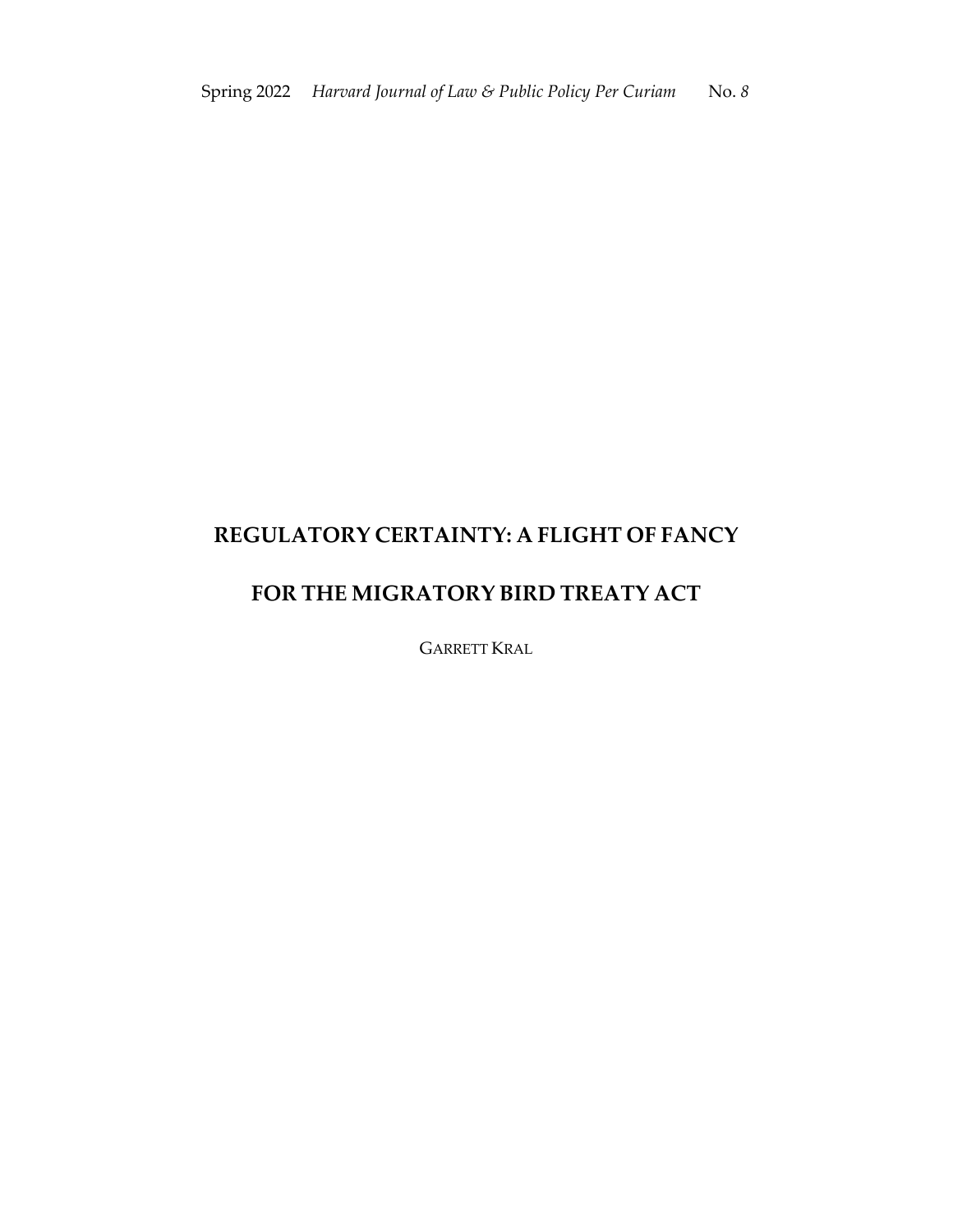### **REGULATORY CERTAINTY: A FLIGHT OF FANCY FOR THE MIGRATORY BIRD TREATY ACT**

#### Garrett Kral\*

*The MBTA's statutory provisions "have been the subject of repeated litigation and diametrically opposed opinions of the Solicitors of the Department of the Interior."*<sup>1</sup>

- **1.** Introduction
- **2.** A Brief History of the MBTA
- **3.** The Current State of the Law
	- **a.** The MBTA Under the Last Two Presidential Administrations
	- **b.** The Current Administration's MBTA Approach
		- **i.** Policy Preferences
		- **ii.** Judicial Decisions
- **4.** Conclusion

#### **1. Introduction**

The United States Department of the Interior's interpretation of the Migratory Bird Treaty Act (MBTA, or the Act)<sup>2</sup> has varied during the Obama, Trump, and now Biden administrations.<sup>3</sup> Central to this variance is a dispute over statutory interpretation; specifically, the definition of "incidental take," *i.e.,* unintentional migratory bird mortality, which can be a *strict liability crime*. 4 This article provides a brief history of the MBTA and the important role it has played in migratory bird conservation.<sup>5</sup> However, the focus of this article is on recent MBTA policy and judicial decisions and what these decisions could mean for the regulated community.<sup>6</sup>

<sup>\*</sup> Garrett Kral is a former U.S. EPA official and political appointee for the Trump administration. <sup>1</sup> Regulations Governing Take of Migratory Birds; Revocation of Provisions, 86 Fed. Reg. 54,642 (Oct. 4, 2021) (to be codified at 50 C.F.R. 10).

<sup>2</sup> 16 U.S.C. §§ 703–712.

<sup>3</sup> *See* discussion *infra* Section 3.

<sup>&</sup>lt;sup>4</sup> 16 U.S.C. § 707(a). There are due process concerns with Section 707 of the MBTA because misdemeanor and felony penalties exist. DOI states it can mitigate these concerns with prosecutorial discretion. *See infra*, Section 3(a); MARTHA WILLIAMS, U.S. FISH & WILDLIFE SERV., DIR.'S ORD. NO. 225, INCIDENTAL TAKE OF MIGRATORY BIRDS (2021) [hereinafter Director's Order 225].

<sup>5</sup> *See* discussion *infra* Section 2.

<sup>6</sup> *See* discussion *infra* Section 3(b)(i)–(ii).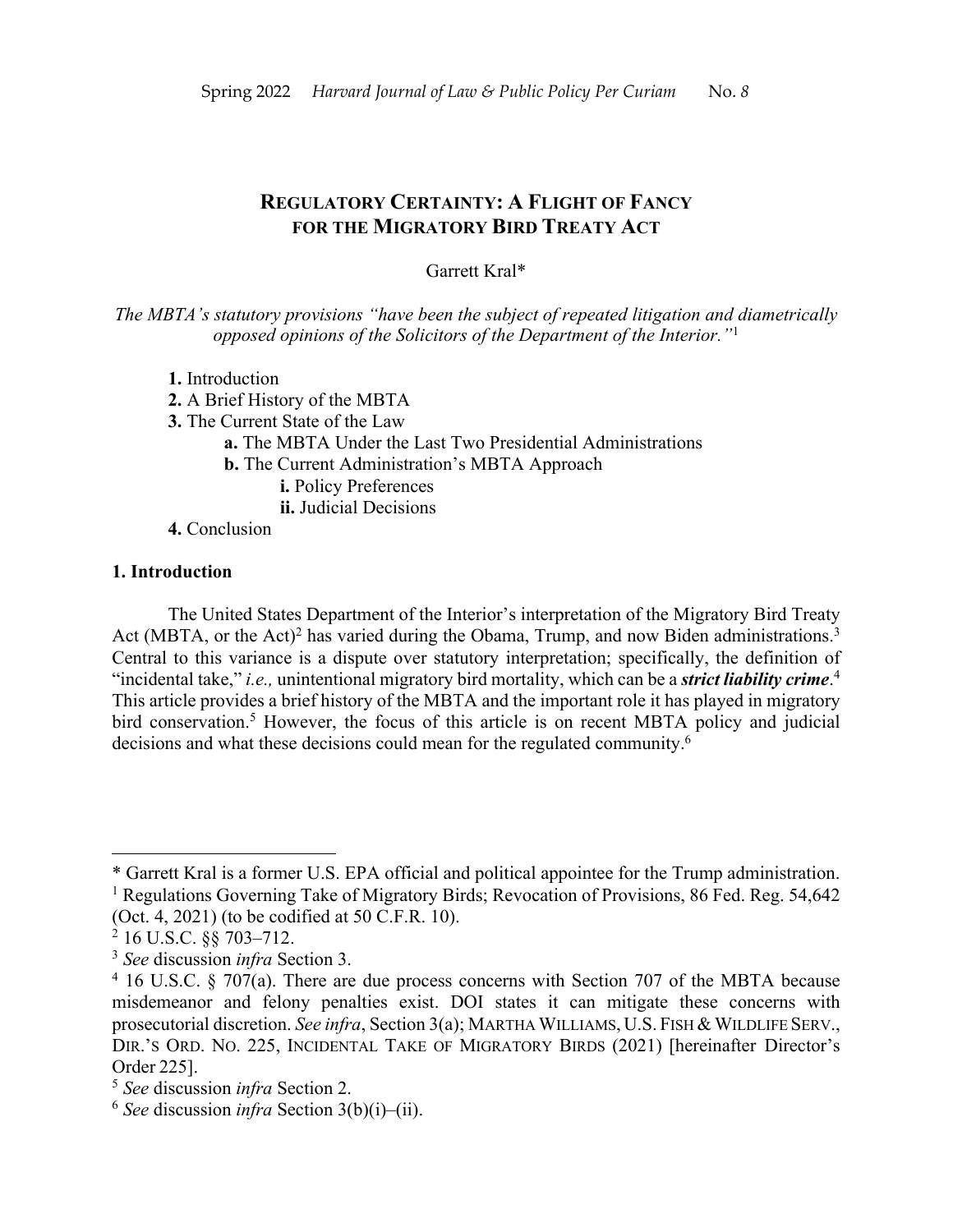But before we begin, it is important to consider the United States' successful conservation of migratory bird species.7 Industry, from oil pits to wind-based turbines, is not the leading cause of domestic migratory bird mortality.8 In fact, data from recent years show the top three causes of domestic migratory bird mortality are: (1) cats; (2) buildings; and (3) automobiles.<sup>9</sup> Thus as we consider the topic of migratory bird conservation, it is important to contextualize the leading causes of migratory bird mortality.

#### **2. A Brief History of the MBTA**

This article does not attempt to summarize the full depth and breadth of bird law,  $10$  detailed treatment of which can be found elsewhere.<sup>11</sup> What this section does provide is a quick overview of the Act's history. In 1913, the United States Senate adopted a resolution requesting that the President "propose to the Governments of other countries the negotiation of a convention for the protection and preservation of birds."12 Acting on this Senate resolution, the United States and

<sup>7</sup> 50 C.F.R. § 10.13 (Listing the total number of species protected by the MBTA as 1,093. This list was last updated on April 16, 2020, when 75 migratory birds were added and 8 were removed.) (U.S. Fish & Wildlife Service, MANAGED SPECIES, *Migratory Bird Treaty Act Protected Species*, https://www.fws.gov/birds/management/managed-species/migratory-bird-treaty-act-protectedspecies.php).

<sup>8</sup> *See* U.S. Fish & Wildlife Service, *Threats to Migratory Birds*, MIGRATORY BIRD MORTALITY QUESTIONS AND ANSWERS, https://www.fws.gov/birds/bird-enthusiasts/threats-to-birds.php, (Note the data set used by FWS is from 2017, but this webpage was last updated in December of 2021, after DOI published its final rule, advanced notice of proposed rulemaking, and Director's Order 225).

<sup>&</sup>lt;sup>9</sup> See id. (Note there are a range of numbers experts use, and the federal government adopts, when setting MBTA policy. The data suggest average annual bird mortality is 3.3 billion, and the most common causes of bird mortality are: (1) cats (2.4 billion per annum); (2) buildings (599 million per annum); and (3) vehicles (214 million per annum). All industrial activity accounts for 709 million migratory bird deaths per annum.). *Id.*

<sup>10</sup> The MBTA has historical roots, but also enjoys its place in popular culture. *See, e.g.*, *It's Always Sunny in Philadelphia*, *The Gang Exploits the Mortgage Crisis* (FX Network television broadcast Sept. 17, 2009) (Dennis: "I can absolutely keep a hummingbird as a pet . . . it's no different than having a parrot or a parakeet." Charlie: "You really can't, and I'm not saying I agree with it. It's just that bird law in this country is not governed by reason." Dennis: "There's no such thing as 'bird law."' Charlie: "Yes, there is.").

<sup>11</sup> *See, e.g.*, Robert Percival & Garrett Kral, *Global Trends in Protection of Migratory Birds*, 33 A.B.A. NAT. RES. & ENV'T MAG. 16 (2018) (exploring global trends in the protection of migratory birds); Brittany E. Barbee, *To Kill a Migratory Bird: How Incidental Takes by Commercial Industry Activity Should be Regulated by a New Civil Penalty Regime, Not the Current MBTA*, 25 BUFF. ENV'T. L. J. 91 (2018) (proposing the replacement of MBTA's criminal liability); Jessica Scott & Andrea Folds, *From Friend to Foe: The Complex and Evolving Relationship of the Federal Government and the Migratory Birds it is Bound to Protect*, 49 ENV'T. L. 187 (2019) (advocating for the prosecution of incidental take).

<sup>12</sup> SENATE JOURNAL, 63rd Cong. 1st Sess. 108 (Apr. 7, 1913).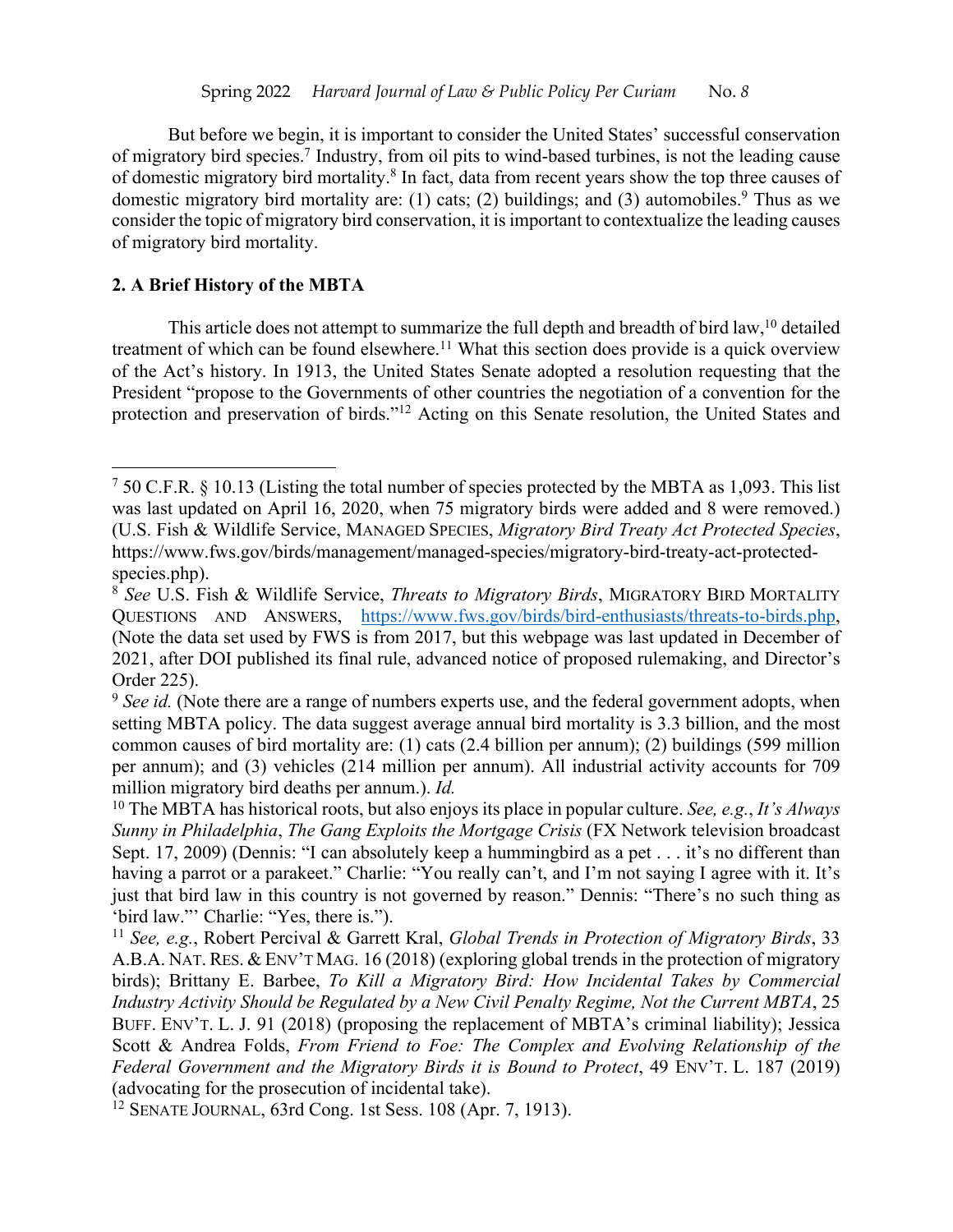Great Britain (signing on behalf of Canada) entered into the first treaty for the protection of migratory birds in 1916.<sup>13</sup>

To fulfill the United States' treaty obligations, in 1918, Congress enacted the MBTA.14 This treaty was the first of four entered into by the United States between 1916 and 1976 for the protection of migratory birds.<sup>15</sup> Since 1976, the MBTA has taken a rather circuitous flight path through each branch of the federal government in this administrative law dispute.

#### **3. The Current State of the Law**

#### **a. The MBTA Under the Last Two Presidential Administrations**

Because much of the disagreement over the MBTA's proper scope and purpose centers around the statutory interpretation of "incidental take," it is important to define that term upfront. In plain English, incidental take is the harming or killing of migratory birds that results from—but is not the purpose of—otherwise lawful activity. Congress defines incidental take as "it shall be unlawful at any time, by any means or in any manner, to pursue, hunt, take, capture, kill, attempt to take, capture, or kill . . . any migratory bird, [or] any part, nest, or egg of any such bird."16 Examples of lawful activity that can result in incidental take, and thus open oneself up to enforcement and prosecution include: (1) personal activity (*e.g.,* an unsuspecting landowner fells a tree with a migratory bird's nest in its branches); (2) industrial activity (*e.g.,* operation of an oil field waste pit that a migratory bird descends into); and (3) renewable energy activity (*e.g.,* a landbased wind turbine that a migratory bird flys into).<sup>17</sup>

<sup>&</sup>lt;sup>13</sup> Convention Between the United States and Great Britain for the Protection of Migratory Birds, U.K.-U.S., Aug. 16, 1916, 39 Stat. 1702 (ratified Dec. 7, 1916).

<sup>14</sup> U.S. Fish & Wildlife Service, *Laws & Legislation*, MIGRATORY BIRD TREATY ACT, https://www.fws.gov/birds/policies-and-regulations/laws-legislations/migratory-bird-treatyact.php.

<sup>&</sup>lt;sup>15</sup> *See generally*, Convention Between the United States and Great Britain for the Protection of Migratory Birds, U.K.-U.S., Aug. 16, 1916, 39 Stat. 1702 (ratified Dec. 7, 1916); Convention Between the United States of America and Mexico for the Protection of Migratory Birds and Game Mammals, Mex.-U.S., Feb. 7, 1936, 50 Stat. 1311 (ratified Mar. 15, 1937); Convention Between the Governments of the United States of America and the Government of Japan for the Protection of Migratory Birds and Birds in Danger of Extinction, and Their Environment, Japan-U.S., Mar. 4, 1972, 25 U.S.T. 3329 (ratified Sep. 19, 1974); *and* Convention Between the United States of America and the Union of the Soviet Socialist Republics Concerning the Conservation of Migratory Birds and Their Environment, U.S.-U.S.S.R., Nov. 19, 1976, 29 U.S.T. 4647 (ratified Oct. 13, 1978). (Note that there have been amendments to at least some of these treaties; for example, the United States and Mexico treaty was amended in 1976, and the United States and Canada treaty was amended in 1995.). U.S. Fish & Wildlife Service, *Laws & Legislation*, MIGRATORY BIRD TREATY ACT, https://www.fws.gov/birds/policies-and-regulations/lawslegislations/migratory-bird-treaty-act.php.

 $16$  U.S.C. § 703(a).

<sup>17</sup> *See* U.S. Fish & Wildlife Service, *Threats to Migratory Birds*, MIGRATORY BIRD MORTALITY QUESTIONS AND ANSWERS, https://www.fws.gov/birds/bird-enthusiasts/threats-to-birds.php; *see*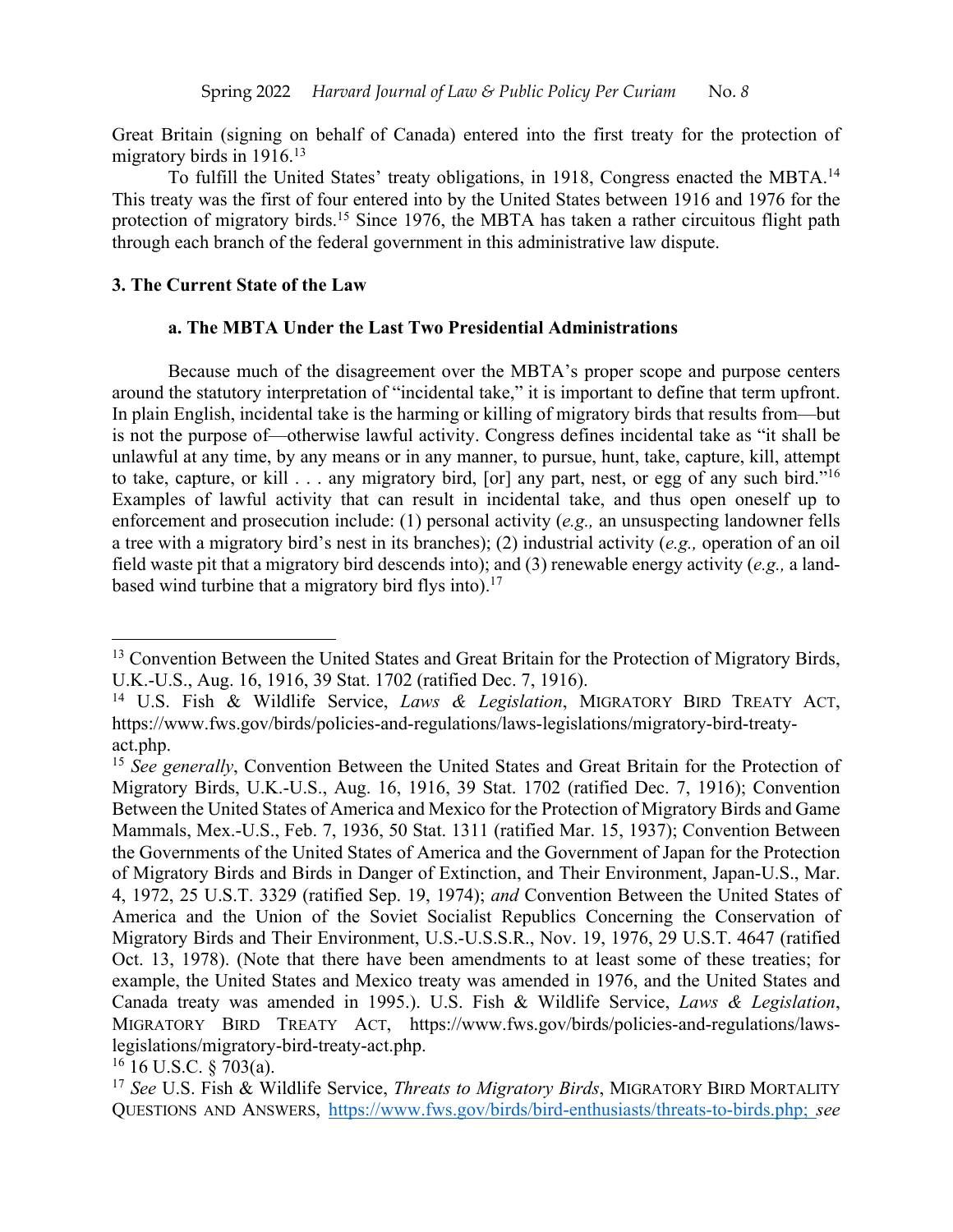While the MBTA's incidental take provision has been around since the 1970's, this article focuses on the Act's recent history.18 On January 10, 2017, the Department of the Interior (DOI) under the Obama administration issued a Solicitor's opinion stating the MBTA prohibits "incidental take."19 A Solicitor's opinion is a policy memorandum from DOI's Solicitor, the Senate confirmed principle legal adviser to the Secretary of the Interior—the Cabinet Secretary leading DOI's 70,000 employees across 2,400 locations. This Solicitor's opinion from the Obama administration concluded "the MBTA's broad prohibition on taking and killing migratory birds by any means and in any manner includes incidental taking and killing."20

Stated differently, under Section 707 of the MBTA the killing of a migratory bird can be a strict liability crime—at least under Section 707(a)'s misdemeanor provision where no *mens rea* is required to be convicted of violating the Act.<sup>21</sup> Individuals or companies who commit a Section 707(a) violation are "*deemed guilty* of a misdemeanor and upon conviction thereof shall be fined not more than \$15,000 or be imprisoned not more than six months, or both."22

On the other hand the MBTA's felony provision, Section  $707(b)(1)-(2)$ , states that those who "**knowingly**" violate the Act "shall be guilty of a felony and shall be fined not more than \$2,000 or imprisoned not more than two years, or both."<sup>23</sup> Fortunately, Section 707(b)'s felony provision has a knowledge requirement, meaning that a violation of this part of the Act is not a strict liability crime.<sup>24</sup> Even so, there are due process concerns with Sections 707(a)-(b) of the

*also* UNITED STATES DEP'T OF THE INTERIOR, SOLICITOR'S OPINION M-37050, THE MIGRATORY BIRD TREATY ACT DOES NOT PROHIBIT INCIDENTAL TAKE 18 (Dec. 22, 2017).

<sup>18</sup> *Compare Nat. Res. Def. Council v. U.S. Dep't of the Interior*, 478 F. Supp. 3d 469, 473 (S.D.N.Y. 2020) (stating "[f]rom the early 1970s until 2017, Interior interpreted the MBTA to prohibit incidental takes and kills."); *with*, Press Release, U.S. Fish and Wildlife Service, U.S. Fish and Wildlife Service Solicits Public Input on Proposed Rule and Environmental Impact Statement for Migratory Bird Treaty Act (Jan. 30, 2021) (concluding "[w]ith five federal circuit courts of appeals divided on this question, it is important to bring regulatory certainty to the public by clarifying that the criminal scope of the MBTA only reaches to conduct intentionally injuring birds") (on file with author).

<sup>&</sup>lt;sup>19</sup> UNITED STATES DEP'T OF THE INTERIOR, SOLICITOR'S OPINION M-37041, INCIDENTAL TAKE PROHIBITED UNDER THE MIGRATORY BIRD TREATY ACT (Jan. 10, 2017). <sup>20</sup> *Id.*

<sup>&</sup>lt;sup>21</sup> 16 U.S.C. § 707(a) ("[A]ny person, association, partnership, or corporation who shall violate any provisions of said conventions or of this subchapter, or who shall violate or fail to comply with any regulation made pursuant to this subchapter shall be deemed guilty of a misdemeanor and upon conviction thereof shall be fined not more than \$15,000 or be imprisoned not more than six months, or both.").

 $22$  16 U.S.C. §707(a).

 $23$  16 U.S.C. §§ 707(b)(1)-(2).

<sup>&</sup>lt;sup>24</sup> 16 U.S.C.  $\check{\S}$  707(b)(2) ("Whoever, in violation of this subchapter, shall knowingly . . . sell, offer for sale, barter or offer to barter any migratory bird shall be guilty of a felony and shall be fined not more than \$2,000 or imprisoned not more than two years, or both.").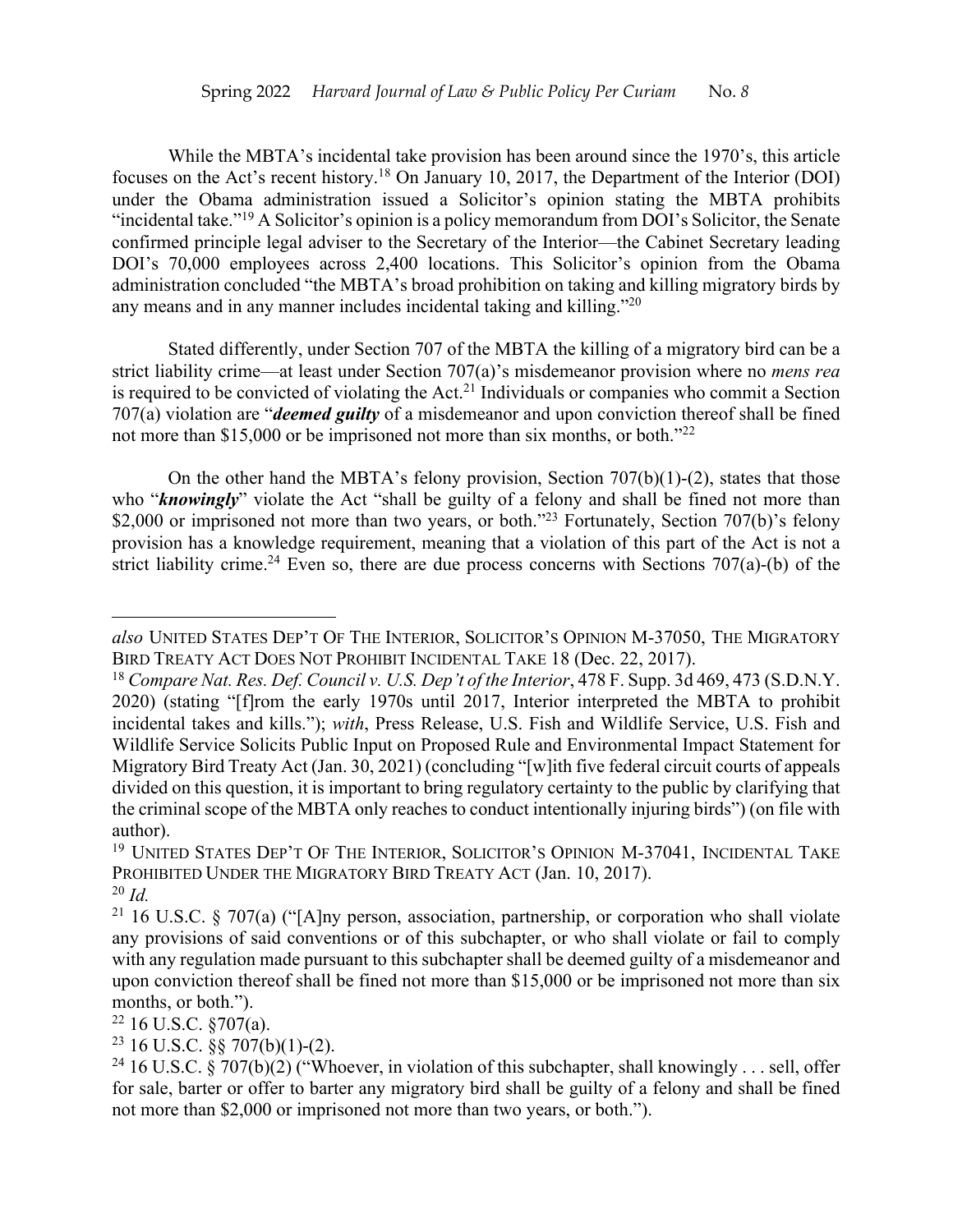MBTA because they allow for criminal penalties. <sup>25</sup>Nevertheless, DOI has recently stated that through prosecutorial discretion it may mitigate such concerns.26

Under the Trump administration, DOI did not agree with the prior Solicitor's interpretation of the MBTA. As such, less than a year after taking office, the Trump administration issued its own Solicitor's opinion that found the MBTA only criminalizes "direct and affirmative purposeful actions that reduce migratory birds, their eggs, or their nests, by killing or capturing, to human control."27 The most notable example of such conduct is illegally hunting or poaching protected migratory bird species.<sup>28</sup> This opinion remained the legal position of the United States for the duration of the prior administration and was supported by a final rule published by the United States Fish and Wildlife Service (FWS, or the Service) on January 7, 2021.29

The Solicitor's opinion for the Trump administration began with the text of the Act, citing to the ancient maxim *a verbis legis non est recedendum* (do not depart from the words of the law).<sup>30</sup> Here, the Solicitor turned to Section 703(a) of the MBTA which defines "incidental take" and relied upon the cannon *noscitur a sociis* (a word is known by its associates) to find that "pursue," "hunt," and "capture," unambiguously require an affirmative and purposeful action.<sup>31</sup> While the two remaining verbs, "kill," and "take," may refer to either active or passive conduct. These tools of statutory interpretation, along with other legal analysis, led that Solicitor's opinion to conclude Section 703(a)'s definition of incidental take is limited to affirmative actions that have as their stated purpose the taking or killing of migratory birds.<sup>32</sup> This brings us to the current administration's approach to interpreting the MBTA, which is "diametrically opposed" to that of the Trump administration, and which builds upon that of the Obama administration.<sup>33</sup>

#### **b. The Current Administration's MBTA Approach**

### **i. Policy Preferences**

On October 4, 2021, the Biden administration concurrently published three important documents: (1) the MBTA final rule; (2) the Advanced Notice of Proposed Rulemaking (ANPR); and (3) Director's Order  $225.^{34}$  The publication of the MBTA final rule withdrew the Trump administration's MBTA final rule, while a recent district court ruling vacated the Solicitor's

<sup>28</sup> *Id.*

<sup>31</sup> *Id.* at 19.

<sup>25</sup> *See* Director's Order 225, *supra* note 4, at 2.

<sup>26</sup> *See Id*.

<sup>&</sup>lt;sup>27</sup> UNITED STATES DEP'T OF THE INTERIOR, SOLICITOR'S OPINION M-37050, THE MIGRATORY BIRD TREATY ACT DOES NOT PROHIBIT INCIDENTAL TAKE 41 (Dec. 22, 2017).

<sup>29</sup> *See* 50 C.F.R. § 10.14 (2021).

<sup>&</sup>lt;sup>30</sup> UNITED STATES DEP'T OF THE INTERIOR, SOLICITOR'S OPINION M-37050, THE MIGRATORY BIRD TREATY ACT DOES NOT PROHIBIT INCIDENTAL TAKE 18–19 (Dec. 22, 2017).

<sup>32</sup> *Id.*

<sup>&</sup>lt;sup>33</sup> Regulations Governing Take of Migratory Birds; Revocation of Provisions, 86 Fed. Reg. 54,642, 54,642 (Dec. 3, 2021) (to be codified at 50 C.F.R. pt. 10).

<sup>34</sup> *Id.*; *see also* Director's Order 225, *supra* note 4, at 1.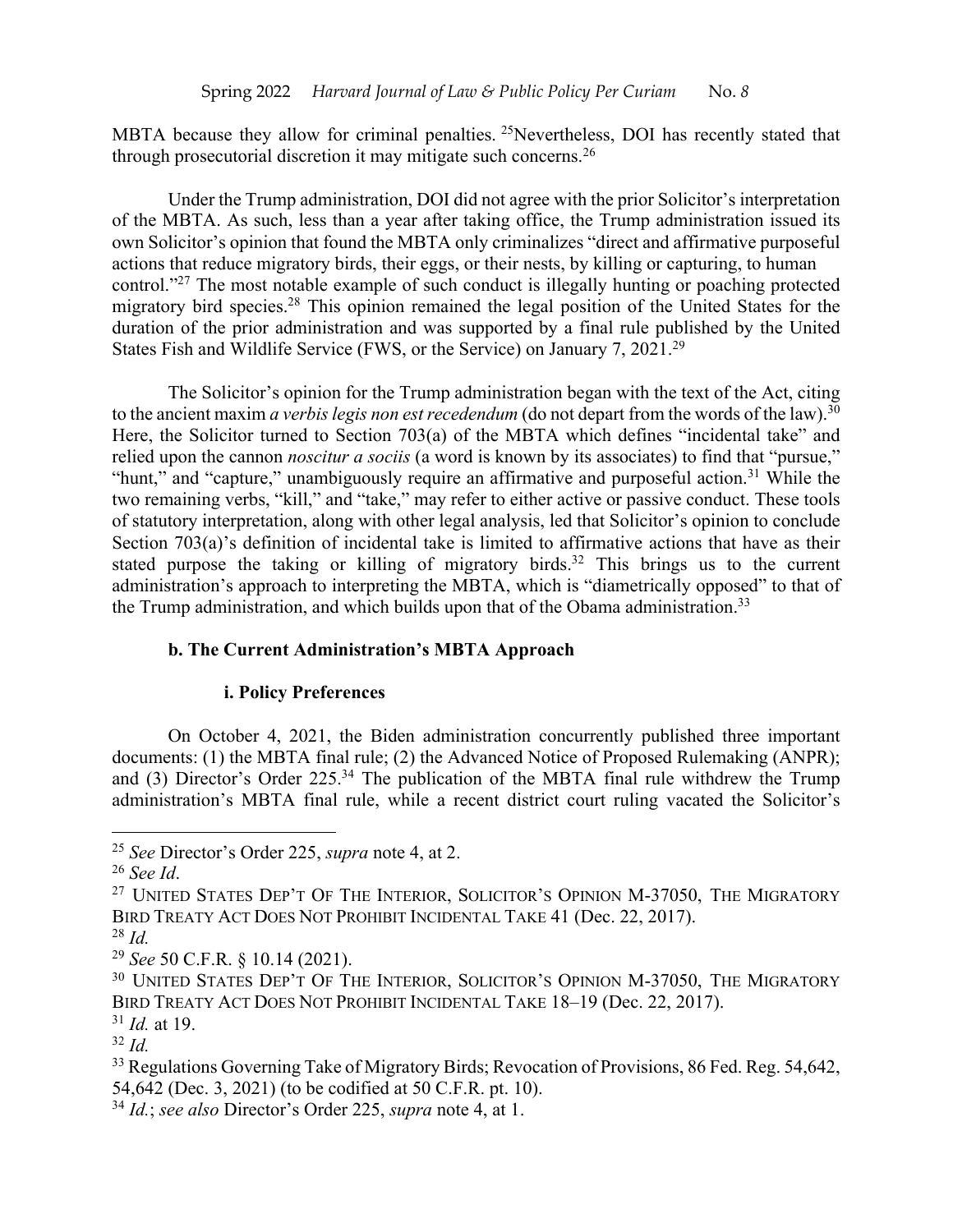opinion from the prior administration.35 DOI, under the current administration, has not yet issued a Solicitor's opinion discussing "incidental take," most likely because the position of DOI's Solicitor remained vacant for a majority of the first year of the current administration.<sup>36</sup> However, based on a review of the prior two administration's actions—and with the recent confirmation of DOI's newest Solicitor—the current administration has almost certainly begun drafting and is looking to publish a new Solicitor's opinion that returns to the position that incidental take is prohibited by the MBTA.<sup>37</sup>

The current administration's final rule does not propose replacement language for the prior administration's final rule.<sup>38</sup> Instead, it removes the prior administration's regulatory text altogether, stating DOI will: "return to implementing the MBTA as prohibiting incidental take and applying enforcement discretion." The current administration's final rule went into effect on December 3, 2021.39

Also, the current administration's publication of the ANPR in the Federal Register opened a 60-day notice and comment period that expired on the final rule's effective date: December 3, 2021.<sup>40</sup> Briefly, the ANPR discusses the option of a MBTA incidental take permitting program.<sup>41</sup> This approach is similar to that initiated by the Obama administration in  $2015<sup>42</sup>$  but disregarded by the Trump administration in 2017, when that Solicitor concluded the MBTA does not prohibit incidental take.43 As such, under the Trump administration's reading of the MBTA, because lawful actions resulting in the taking of migratory bird species are not subject to enforcement or prosecution, a permitting program would be superfluous. <sup>44</sup> However, under the current

<sup>35</sup> Regulations Governing Take of Migratory Birds, 86 Fed. Reg. at 54,642; *see also Nat. Res. Def. Council v. U.S. Dep't of the Interior*, 478 F. Supp. 3d 469, 469 (S.D.N.Y. 2020).

<sup>36</sup> U.S. Department of the Interior, *Office of the Solicitor*, ORGANIZATION STRUCTURE, https://www.doi.gov/solicitor/organization-structure.

 $37$  The current administration issued a brief memorandum in which the then-Principal Deputy Solicitor, who has since been confirmed as DOI's current Solicitor, revoked and withdrew the Trump administration's Solicitor opinion, which was also vacated by a recent decision in the Southern District of New York. U.S. DEP'T. OF THE INTERIOR, Memorandum 37065, https://www.doi.gov/sites/doi.gov/files/permanent-withdrawl-of-sol-m-37050-mbta-3.8.2021.pdf (March 8, 2021).

<sup>&</sup>lt;sup>38</sup> Regulations Governing Take of Migratory Birds, 86 Fed. Reg. at 54,642.

<sup>39</sup> *Id.*

<sup>&</sup>lt;sup>40</sup> Migratory Bird Permits: Authorizing the Incidental Take of Migratory Birds, 86 Fed. Reg. 54,667 (October 4, 2021) (to be codified at 50 C.F.R. pt. 21).

<sup>&</sup>lt;sup>41</sup> Migratory Bird Permits, 86 Fed. Reg. at 54,669.

<sup>&</sup>lt;sup>42</sup> Migratory Bird Permits; Programmatic Environmental Impact Statement, 80 Fed. Reg. 30,032, 30,034 (May 26, 2015) (to be codified at 50 C.F.R. pt. 21).

<sup>&</sup>lt;sup>43</sup> UNITED STATES DEP'T OF THE INTERIOR, SOLICITOR'S OPINION M-37050, THE MIGRATORY BIRD TREATY ACT DOES NOT PROHIBIT INCIDENTAL TAKE 18 (Dec. 22, 2017).

<sup>44</sup> *Id.* at 37 (While the MBTA contemplates the issuance of permits authorizing wildlife take, it requires any such permit to be issued by "regulation.") (citing 16 U.S.C. § 703(a) ("Unless and except as permitted by *regulations* made as hereinafter provided . . . ." (emphasis added))).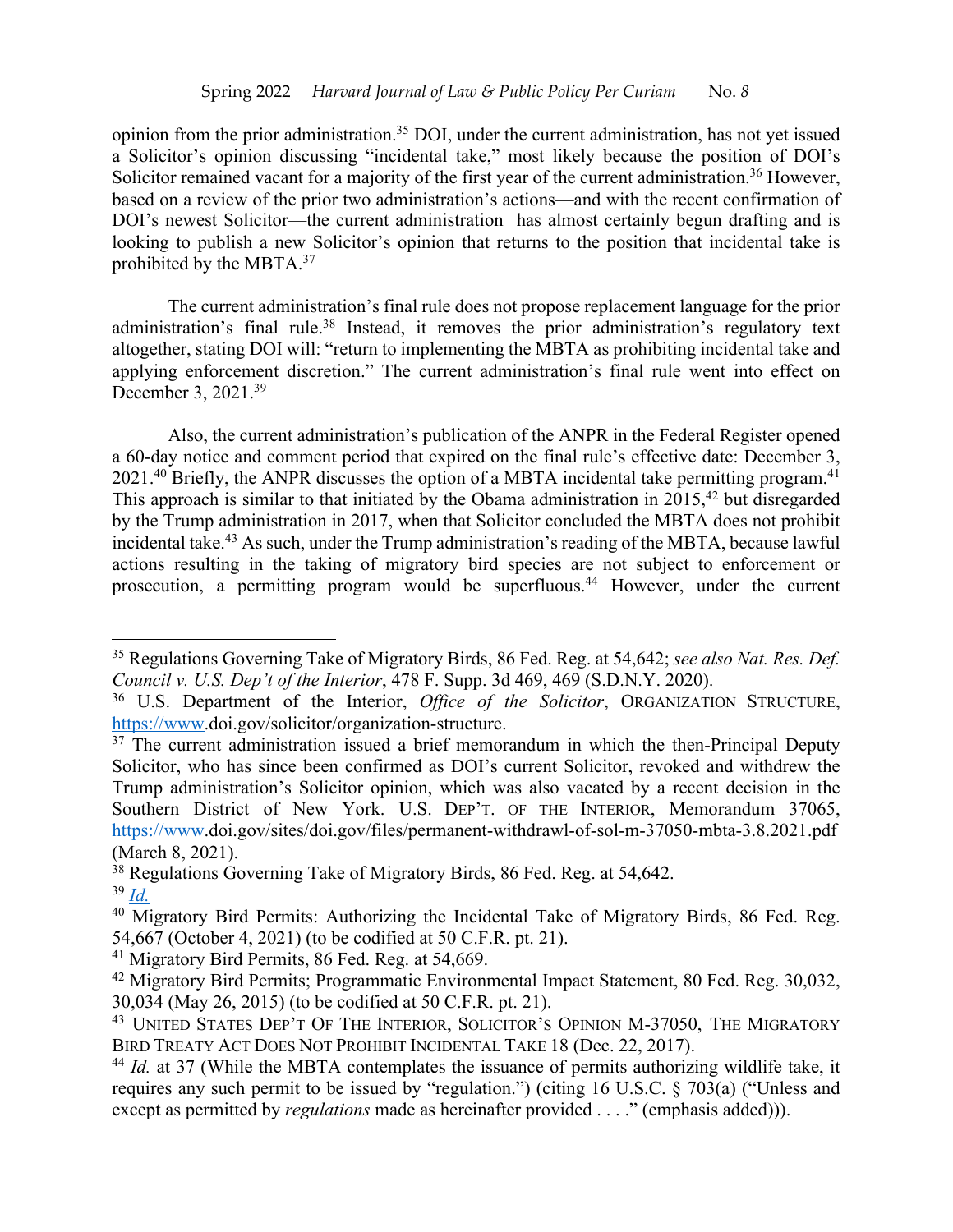administration's reading of the MBTA, a permitting program is perhaps necessary "to provide both meaningful bird conservation and regulatory clarity."45

Also on October 4, 2021, the Service published Director's Order 225.<sup>46</sup> This policy document comes from the Director of the FWS, a politically appointed position that remains vacant in the current administration; and thus, this order was almost certainly written by lower-level DOI staff.<sup>47</sup> To protect against the inherent overbreadth of incidental take, Director's Order 225 allows for enforcement discretion.<sup>48</sup> This approach was disfavored in the prior administration which cautioned that such discretion would likely result in the application of "arbitrary and discriminatory" power.49 Nevertheless, Director's Order 225 states that "the Service will focus our enforcement efforts on specific types of activities that both foreseeably cause incidental take and where the proponent fails to implement known beneficial practices to avoid or minimize incidental take." $50$ 

Director's Order 225 describes "beneficial practices" broadly, to include any action implemented in an effort to avoid and minimize the incidental taking of protected migratory birds.<sup>51</sup> The FWS maintains a website that provides applicable best practices and conservation measures; for example, best practices for land-based wind energy facilities include following the Service's Land-Based Wind Energy Guidelines, which industry operators may find reduces exposure to MBTA enforcement and prosecution.<sup>52</sup> In practice, however, it is likely too soon to

<sup>&</sup>lt;sup>45</sup> Migratory Bird Permits, 86 Fed. Reg. at 54,669.

<sup>&</sup>lt;sup>46</sup> *Id.* ("Concurrent with this final rule, we have also published an advance notice of proposed rulemaking requesting public input on potential alternatives for authorizing incidental take of migratory birds and a Director's Order clarifying our current enforcement position.").

<sup>47</sup> *See* U.S. Fish & Wildlife Serv., *National Org. Chart*, OFFICE OF EXTERNAL AFFAIRS, https://fws.gov/offices/org-chart.html; *see also* Press Release, Center for Biological Diversity, Biden Urged to Nominate U.S. Fish and Wildlife Service Director, (Sept. 8, 2021) (on file with author); PN1295, Nomination of Martha Williams for Department of the Interior, 117th Congress (2021-2022), PN1295, 117th Cong. (2022), https://www.congress.gov/nomination/117thcongress/1295 (Martha Williams, the current Principle Deputy Director of FWS has been nominated by the Biden administration to lead FWS as its Director; and while Ms. Williams was voted out of the Senate Committee on Environment and Public Works, she has yet to receive a floor vote and thus her confirmation is pending.

<sup>48</sup> Director's Order 225, *supra* note 4, at 2 (The Service "recognizes that a wide range of activities may result in incidental take of migratory birds" and "[p]ursuing enforcement for all these activities would not be an effective or judicious use of our law enforcement resources.").

<sup>49</sup> UNITED STATES DEP'T OF THE INTERIOR, SOLICITOR'S OPINION M-37050, THE MIGRATORY BIRD TREATY ACT DOES NOT PROHIBIT INCIDENTAL TAKE 41 (Dec. 22, 2017).

<sup>50</sup> Director's Order 225, *supra* note 4, at 2 (emphasis in original).

<sup>&</sup>lt;sup>51</sup> *Id.* at 1 ("Beneficial practice means an action implemented in an effort to avoid and minimize the incidental take of migratory birds. We also refer to beneficial practices as best management practices, conservation measures, best practices, mitigation measures, etc.").

<sup>52</sup> U.S. Fish and Wildlife Serv., MANAGEMENT, *Project Assessment Tools & Guidance*, https://www.fws.gov/birds/management/project-assessment-tools-and-guidance.php.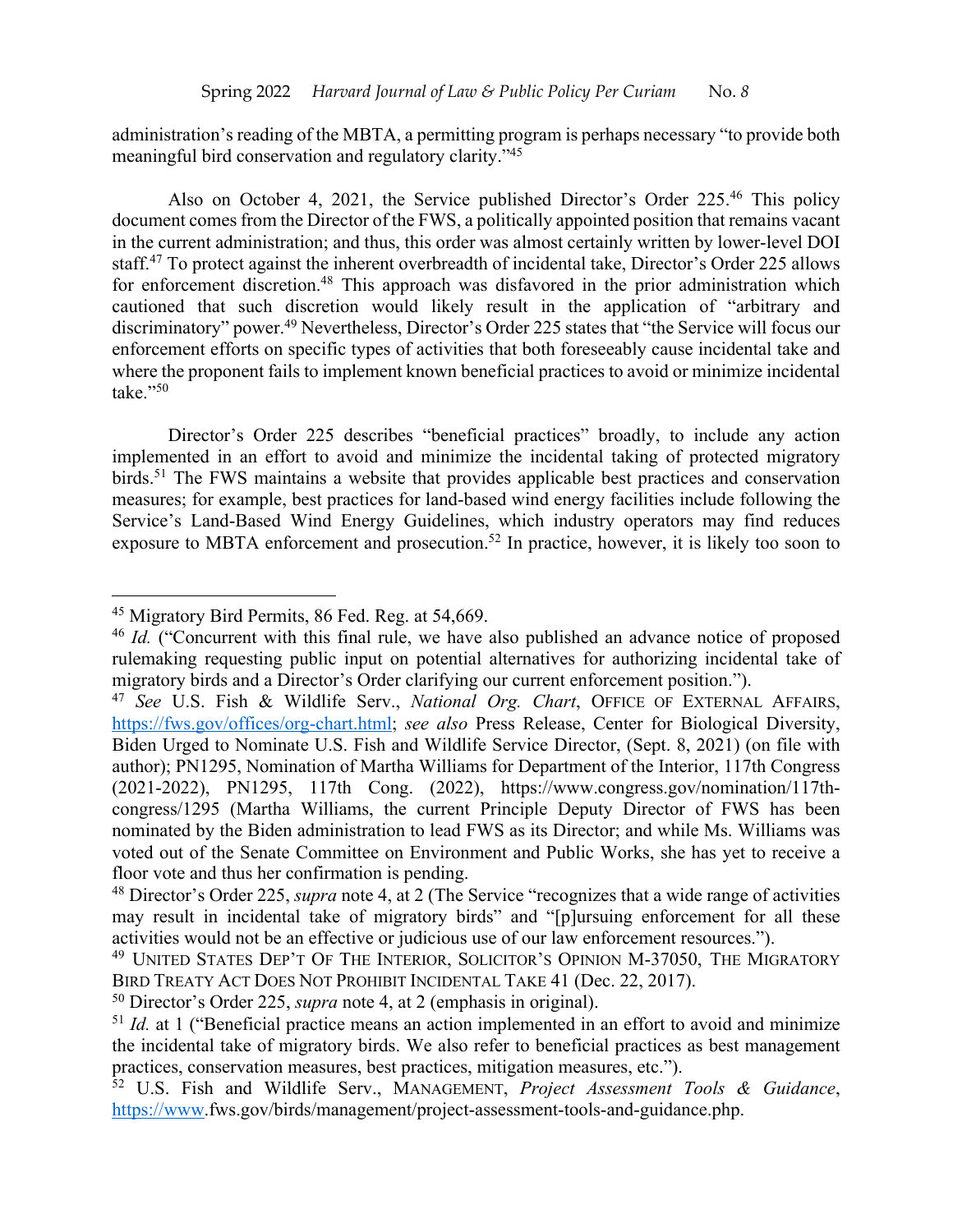tell how Director's Order 225 will be enforced. Thus, like the sword of Damocles, Interior's MBTA policy preferences loom over a host of otherwise lawful and productive activities.<sup>53</sup>

#### **ii. Judicial Decisions**

The MBTA has been litigated over in a bevy of federal district<sup>54</sup> and appellate courts.<sup>55</sup> Indeed, there is a circuit split on the issue of incidental take.<sup>56</sup> Generally, the Second and Tenth Circuits have extended the MBTA to include incidental take; while the Fifth, Eighth, and Ninth Circuits have limited the MBTA to exclude incidental take.<sup>57</sup> As such, there is no shortage of interesting MBTA case law to discuss. However, for brevity and clarity, this article focuses on the case law considered by DOI in its final rule.<sup>58</sup>

It may be said, however, that just as much scrutiny should be provided to the current administration's final rule because of the judicial decisions it fails to discuss.59 Namely, *United* 

<sup>53</sup> UNITED STATES DEP'T OF THE INTERIOR, SOLICITOR'S OPINION M-37050, THE MIGRATORY BIRD TREATY ACT DOES NOT PROHIBIT INCIDENTAL TAKE 1 (Dec. 22, 2017) (citing *Arnett v. Kennedy*, 416 U.S 134, 231 (1974) (Marshall, J., dissenting) ("The value of a sword of Damocles is that it hangs—not that it drops.").

<sup>54</sup> *See, e.g.*, *United States v. Corbin Farm Serv.*, 444 F. Supp. 510, 529 (E.D. Cal. 1978), *aff'd*, 578 F.2d 259 (9th Cir. 1978); *Ctr. For Biological Diversity v. Pirie*, 191 F. Supp. 2d 161 (D.D.C. 2002) *vacated on other grounds sub nom.*; *Ctr. For Biological Diversity v. England*, 2003 U.S. App. Lexis 1110 (D.C. Cir. Jan. 23, 2003); *Nat'l Audubon Soc'y v. U.S. Fish & Wildlife Serv.*, 1:21-cv-00448 (S.D.N.Y. filed Jan. 19, 2021).

<sup>55</sup> *See, e.g., United States v. FMC Corp*., 572 F.2d 902, 903 (2nd Cir. 1978); *United States v. Apollo Energies, Inc.*, 611 F.3d 679, 680 (10th Cir. 2010); *United States v. CITGO Petro. Corp.*, 801 F.3d 477, 478 (5th Cir. 2015); *Newton County Wildlife Ass'n. v. U.S. Forest Serv.*, 113 F.3d 110, 111 (8th Cir. 1997); *Seattle Audubon Soc'y v. Evans*, 952 F.2d 297, 298 (9th Cir. 1991).

<sup>56</sup> *See supra* note 19, Press Release, U.S. Fish and Wildlife Service, U.S. Fish and Wildlife Service Solicits Public Input on Proposed Rule and Environmental Impact Statement for Migratory Bird Treaty Act (Jan. 30, 2021) (on file with author); Corinne Snow & Patrick Traylor, et. al., *Biden Administration Looks To Recriminalize Accidental Bird Deaths In Traditional And Renewable Energy Sectors*, JD SUPRA (March 18, 2021) (finding that "[t]here is no one-size-fits-all answer on MBTA risk exposure, at least until the Supreme Court resolves the circuit split over the proper reach of the MBTA."), https://www.jdsupra.com/legalnews/biden-administration-looks-to-2642339/.

<sup>57</sup> *Compare FMC Corp*. 572 F.2d at 903, *and Apollo Energies, Inc.*, 611 F.3d at 680, *with CITGO Petro. Corp.*, 801 F.3d at 478, *Newton County Wildlife Ass'n,* 113 F.3d at 111, *and Seattle Audubon Soc'y*, 952 F.2d at 298 .

<sup>58</sup> 86 Fed. Reg. 50,644 (*comparing Nat. Res. Def. Council v. U.S. Dep't of the Interior*, 478 F. Supp. 3d 469 (S.D.N.Y. 2020), *with CITGO*, 801 F.3d at 478 *and* 50 C.F.R. § 10.14 (2021)).

<sup>59</sup> *See, e.g.*, *FMC Corp.*, 572 F.2d at 903; *Newton*, 113 F.3d at 111; *Seattle Audubon Soc'y*, 952 F.2d at 298.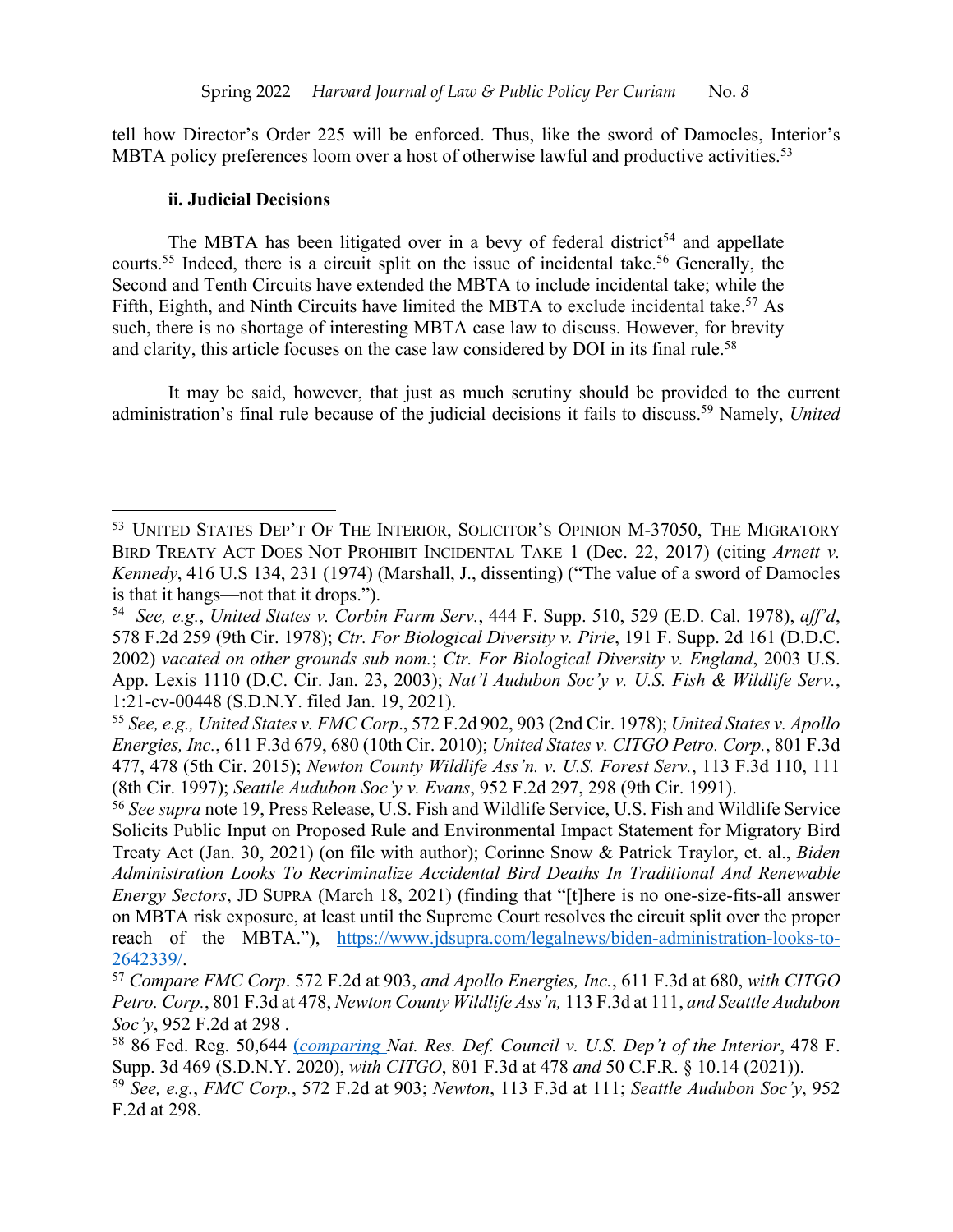*States v. FMC Corporation* (not discussed); but also, *United States v. Apollo Energies* (mentioned only once).<sup>60</sup>

In *FMC Corp.*, the Second Circuit extended the MBTA to include incidental take, upholding the conviction of a corporation whose operations were found to have resulted in the incidental take of migratory birds after those birds were exposed to pesticide tainted water.<sup>61</sup> While in *Apollo Energies* the Tenth Circuit also extended the MBTA to include incidental take, finding that "[a]s a matter of statutory construction, the 'take' provision of the Act does not contain a scienter requirement."62 Thus it would seem that from DOI's perspective *FMC Corp.* and *Apollo Energies* merit detailed discussion because they provide some legal justification for the position that the MBTA prohibits incidental take.

DOI's absence of discussion on *FMC Corp.* is particularly interesting.<sup>63</sup> Instead of discussing this case, DOI focuses its revocation of the prior administration's final rule on *Natural Resources Defense Council v. United States Department of the Interior* (*NRDC*).64 *NRDC* is a published opinion from the Southern District of New York (SDNY), but this opinion cannot be said to supersede a published opinion from the Second Circuit—which is binding on the SDNY.

Thus, it is curious indeed that the United States filed a notice of appeal in the Second Circuit on the *NRDC* decision before the change in administration.<sup>65</sup> However, after the change in administration, the United States filed a stipulation to dismiss its appeal of *NRDC*. <sup>66</sup> Perhaps because the current administration does not want to disturb the decision reached by the Second Circuit in *FMC Corp.*, or the decision reached by the SDNY in *NRDC*, the latter of which vacated the Solicitor's opinion from the prior administration, and both of which took the position that the MBTA prohibits incidental take. But if that is the current administration's reasoning, then why not cite to *FMC Corp.* as the legal justification for its final rule? If the goal is regulatory certainty, why rely so heavily on a single published opinion from the SDNY while ignoring a published opinion from the Second Circuit (and mentioning a favorable decision from the Tenth Circuit only once)?

<sup>60</sup> *See generally* Regulations Governing Take of Migratory Birds; Revocation of Provisions, 86 Fed. Reg. 54,642 (Dec. 3, 2021) (to be codified at 50 C.F.R. pt. 10).

<sup>61</sup> *FMC Corp.*, 572 F.2d at 903.

<sup>62</sup> *Apollo Energies*, 611 F.3d at 686.

<sup>63</sup> Maxine Joselow, *Biden Officials Finalize a Rule Making it Harder to Kill Migratory Birds*, WASH. POST, Sept. 20, 2021, available at https://www.washingtonpost.com/climateenvironment/2021/09/29/migratory-bird-treaty-act-biden/ (quoting Kathleen Sgamma, the President of the Western Energy Alliance which represents oil and gas drillers in Western states, arguing that "[b]y ignoring all but one circuit court ruling in this rule and hanging its hat on a district court ruling that hasn't gone through appeal, the Biden administration is not clearing up the legal issues addressed by various circuit courts and will be legally vulnerable."). <sup>64</sup> 478 F. Supp. 3d 469 (S.D.N.Y. 2020).

<sup>65</sup> Regulations Governing Take of Migratory Birds; Revocation of Provisions, 86 Fed. Reg. 54,642, 54,643 (Oct. 4, 2021) (to be codified at 50 C.F.R. pt. 10). <sup>66</sup> *Id.*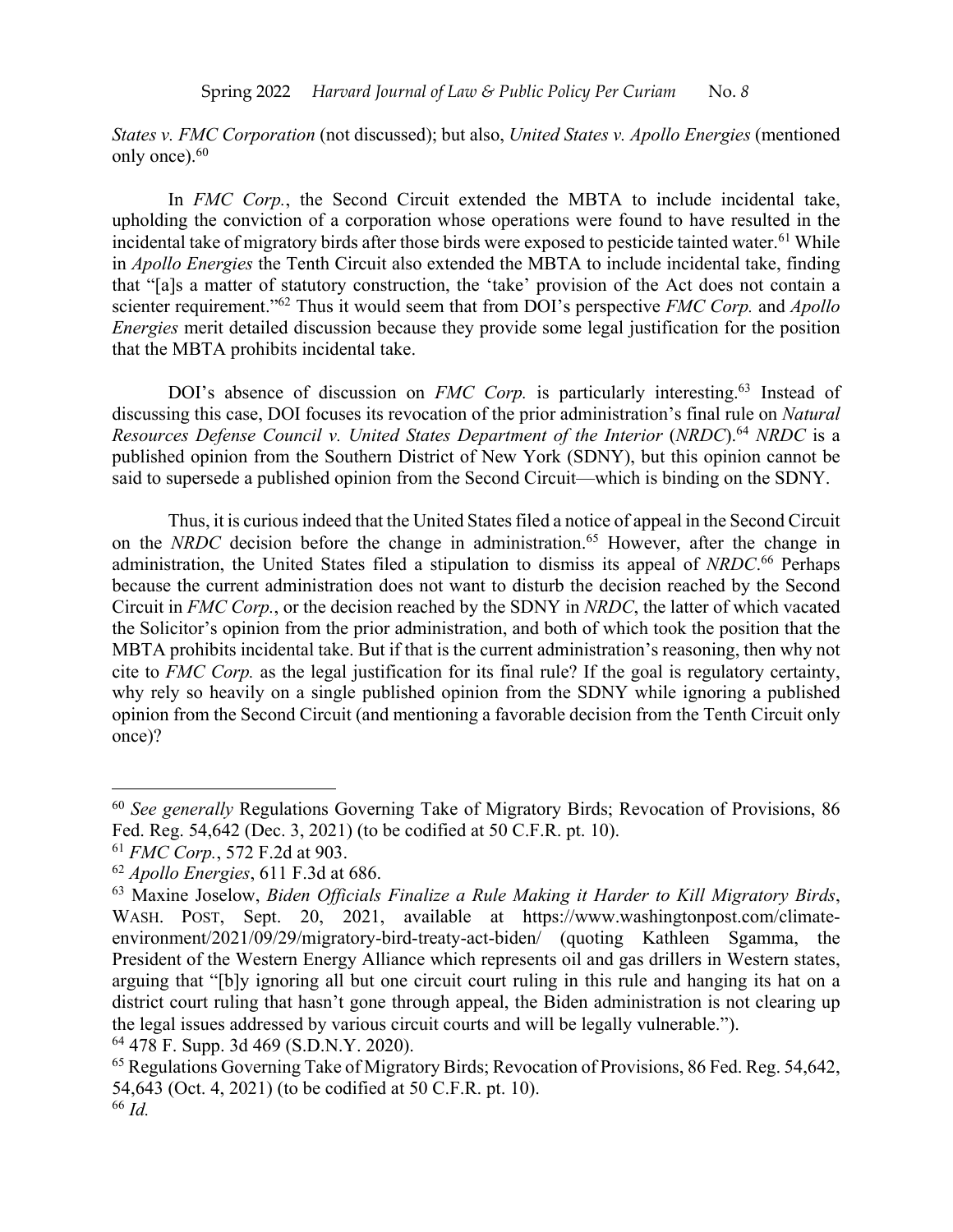But this is what the final rule does. In the final rule, DOI states "after further review of the January 7 [Trump administration] rule and the *CITGO* and *NRDC* decisions, along with the language of the statue" DOI has determined that the Trump administration's final rule and its Solicitor's opinion are not in "accord<sup>[]</sup> with the text, purposes, and history of the MBTA."<sup>67</sup> However, the current administration's final rule also states:

*Reference to case law in general or legislative history can be interpreted to bolster either interpretation [of the MBTA] as demonstrated by the relevant analysis in the January 7 rule versus that of the initial Solicitor's Opinion, M‒37041* . . . . In any case, the Service certainly has discretion to revoke the January 7 rule given the legal infirmities raised by the *NRDC* court and the [January 7] rule's reliance on the *CITGO* decision.68

As such, the core of the current administration's final rule compares, contrasts, and ultimately distinguishes *NRDC* from the Fifth Circuit's decision in *CITGO* and the prior administration's final rule.<sup>69</sup> It is interesting that DOI puts so much weight into distinguishing *CITGO* from *NRDC* because these decisions rest in different circuits and at different levels of the federal judiciary. This tactic could make more sense if DOI provided deeper treatment to the current circuit split. However, to focus DOI's legal analysis on these two judicial decisions and a couple of non-binding policy documents is a puzzling tactic for administrative policymakers in 2022.

In its final rule, the current administration states *CITGO* relies on "two questionable premises."70 First, DOI states that the Fifth Circuit read the term "kill" out of the MBTA, "render[ing] 'kill' superfluous to the other terms mentioned, thus violating the rule against surplusage."71 Second, DOI states the Fifth Circuit erred when applying *noscitur a sociis* because "upon closer inspection . . . the only terms that clearly and unambiguously refer to deliberate acts are 'hunt' and 'pursue.'"72 Thus, DOI states "[t]he fact that most of the prohibited terms can be read to encompass actions that are not deliberate in nature is a strong indication that Congress did not intend those terms to narrowly apply only to direct actions."73 Ultimately, DOI concludes

<sup>67</sup> *Id*. at 54,644.

<sup>68</sup> *Id.* (emphasis added).

<sup>69</sup> *See NRDC*, 478 F. Supp. 3d at 469; *United States v. CITGO Petro. Corp.*, 801 F.3d 477 (5th Cir. 2015). (Note that FWS also points to the Stump Act, which among other things carved out an incidental take exemption for military activities that result in the death of protected migratory birds. FWS argues the inclusion of this exemption in the Stump Act demonstrates that Congress intended the MBTA to prohibit incidental take. FWS also cites to concerns raised by the Canadian government that the prior administration's final rule did not comply with the spirit of the treaty that the United States entered into with Canada in 1916.).

<sup>70</sup> Regulations Governing Take of Migratory Birds; Revocation of Provisions, 86 Fed. Reg. 54,642, 54,643 (Oct. 4, 2021) (to be codified at 50 C.F.R. pt. 10).

<sup>71</sup> *Id.* (citing *Corley v. United States*, 556 U.S. 303, 314 (2009)).

<sup>72</sup> *Id.*

<sup>73</sup> *Id.*